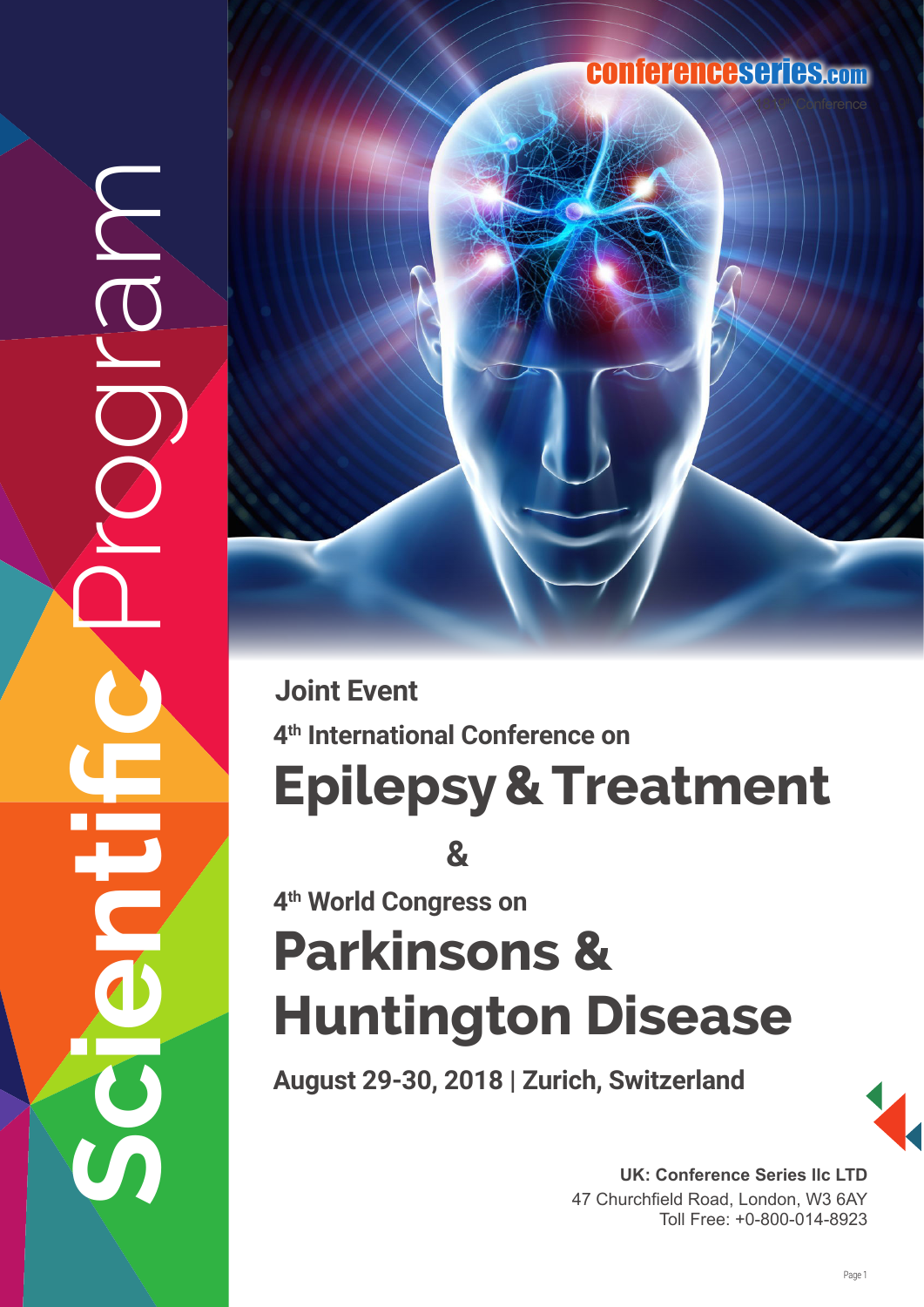

**August 29, 2018** Meeting Hall: **Athens**

**08:30-09:00 Registrations**

## Opening Ceremony **09:00-09:30**

#### **Keynote Forum**

**09:30-10:10 Title: A disrupted blood brain barrier may allow potentially new epileptic treatments Alain L Fymat,** International Institute of Medicine and Science, USA

#### **Group Photo**

**Networking & Refreshments 10:10-10:30 @ Europa Foyer** 

**10:30-11:10 Title: Niacin attenuates inflammatory cytokine upregulation in PD mediated through GPR109A Chandramohan Wakade,** Augusta University, USA

**11:10-11:50 Title: Case presentations: sleep phenomena or seizures Alcibiades J Rodriguez,** NYU School of Medicine, USA

**Sessions: Parkinson's Disease | Insights and Therapeutics: Parkinson's Disease | Neurosurgery**

**Chair: Alain L Fymat,** International Institute of Medicine and Science, USA **Co-Chair: Jae Moon Lee,** Kainos Medicine Inc., South Korea

#### **Introduction**

| 11:50-12:15     | <b>Title: Diagnosis and treatment for dystonia</b><br><b>Laurice Yang, Stanford University, USA</b>                                                                                                                                |
|-----------------|------------------------------------------------------------------------------------------------------------------------------------------------------------------------------------------------------------------------------------|
| 12:15-12:40     | Title: The role of oxidative stress and inflammation in Parkinson's disease: Current knowledge and<br>future therapeutic strategies<br><b>Kambiz Hassanzadeh, Kurdistan University of Medical Sciences, Iran</b>                   |
|                 | Lunch Break 12:40-13:20 @ La Place AB                                                                                                                                                                                              |
| 13:20-13:45     | Title: HEPAD, a novel therapeutic approach of Parkinson's disease<br><b>Byung-Jun Park, Daejeon University, South Korea</b>                                                                                                        |
| 13:45-14:10     | Title: Steering stimulation and directional leads- a recent reliable concept to improve follow-up in<br>implanted patients: A preliminary experience<br>D'Auria Stanislao, Ospedale Santa Maria della Misericordia di Udine, Italy |
| <b>WORKSHOP</b> |                                                                                                                                                                                                                                    |

#### **14:10-15:10 Title: Clinical and neuropsychological study of natural course of light cognitive failure, alzheimer disease and parkinson dementia Selver Burcu Tellioğlu,** Tarsus State Hospital , Turkey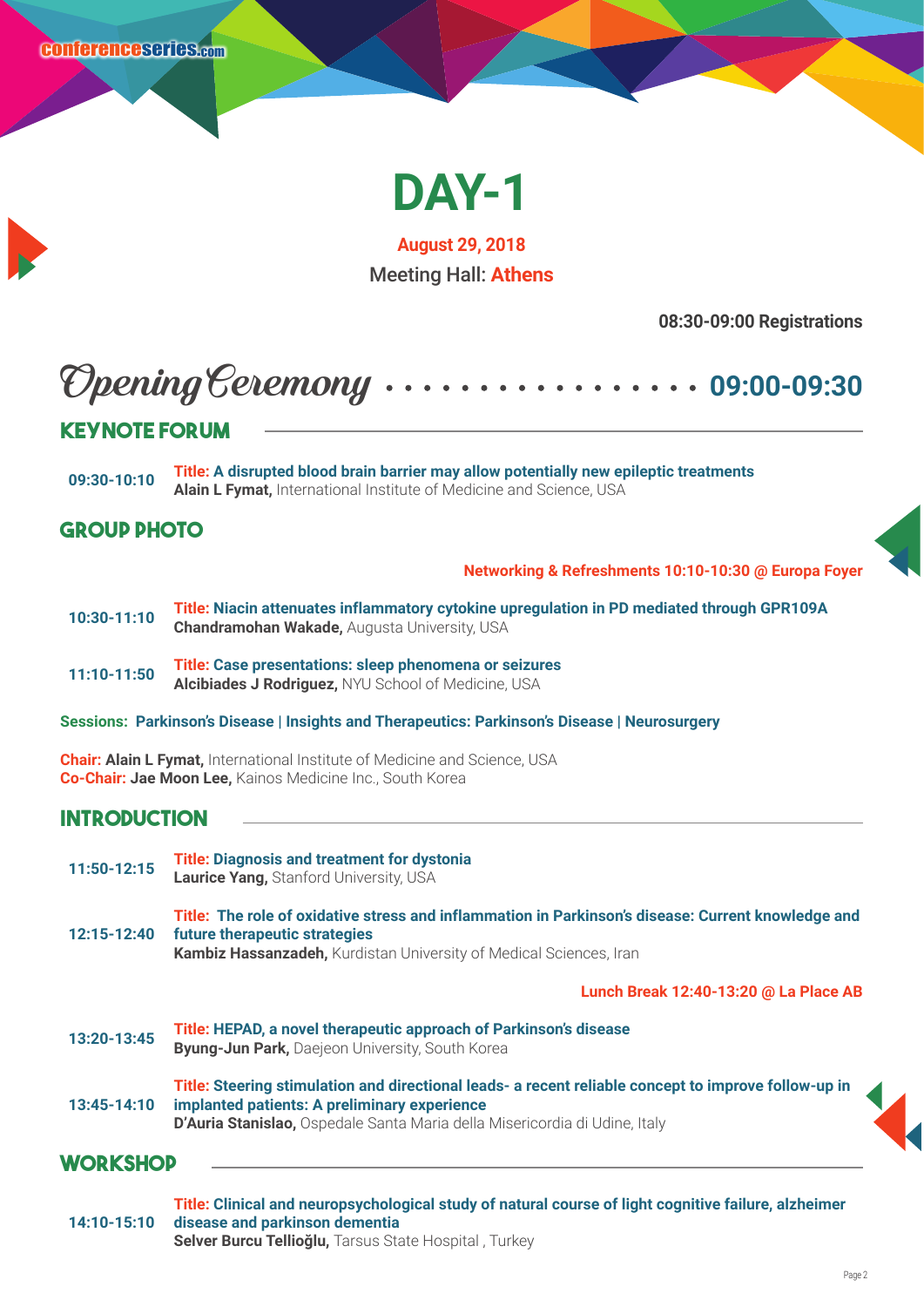#### **Networking & Refreshments 15:10-15:25 @ Europa Foyer**

#### **Sessions: Epilepsy Therapeutics**

**Chair: Alain L Fymat,** International Institute of Medicine and Science, USA **Co-Chair: Jae Moon Lee,** Kainos Medicine Inc., South Korea

| 15:25-15:50 | Title: Role of the mTOR signaling pathway in epilepsy specifically in eIF4ebp2 KO mice<br>Rapita Naresh Sood, McGill University, Canada                                                                                   |
|-------------|---------------------------------------------------------------------------------------------------------------------------------------------------------------------------------------------------------------------------|
| 15:50-16:15 | <b>Title: Anticonvulsant and antiepileptogenic effects of metformin</b><br>Farnaz Nikbakht, Iran University of Medical Sciences, Iran                                                                                     |
| 16:15-16:40 | Title: Anencephaly a chance of teratogenicity by Antiepileptic drugs during organogenic period<br>Abraham Ratna Joseph Nayakanti, Avalon University School of Medicine, Curacao                                           |
| 16:40-17:05 | Title: Exploring the anti-seizure potential of selective PI3K inhibitor in zebrafish model of<br>pentylenetetrazole induced seizure<br>Arindam Ghosh Mazumder, CSIR- Institute of Himalayan Bioresource Technology, India |

#### **Panel Discussion**

**DAY-2** 

**August 30, 2018** Meeting Hall: **Athens**

#### **Keynote Forum**

- **09:00-09:40 Title: Iron chelation as a potential therapy for the treatment of Parkinson's disease R C Hider,** King's College London, UK
- **09:40-10:20 Title: Epilepsy wellness: Beyond diagnosis, beyond therapy Ramon Bautista,** University of Florida Health Science Center, USA

**Networking & Refreshments 10:20-10:35 @Europa Foyer** 

#### **Sessions: Novel Therapeutics | Parkinson's Disease | Managing life with Parkinson's Disease**

**Chair: Ramon Bautista,** University of Florida Health Science Center, USA **Co-Chair: Byung-Jun Park,** Daejeon University, South Korea

#### **Introduction**

| 10:35-11:00 | Title: Towards a cell therapy for Parkinson's Disease: Fully integrated closed system expansion<br>and differentiation of pluripotent stem cells to mesencephalic dopaminergic progenitor cells<br>Sebastian Knöbel, Miltenyi Biotec GmbH, Germany |
|-------------|----------------------------------------------------------------------------------------------------------------------------------------------------------------------------------------------------------------------------------------------------|
| 11:00-11:25 | Title: Coping with Parkinsons disease in everyday life: A metasynthesis<br>Anita Haahr and Dorthe Sørensen, VIA University College, Denmark                                                                                                        |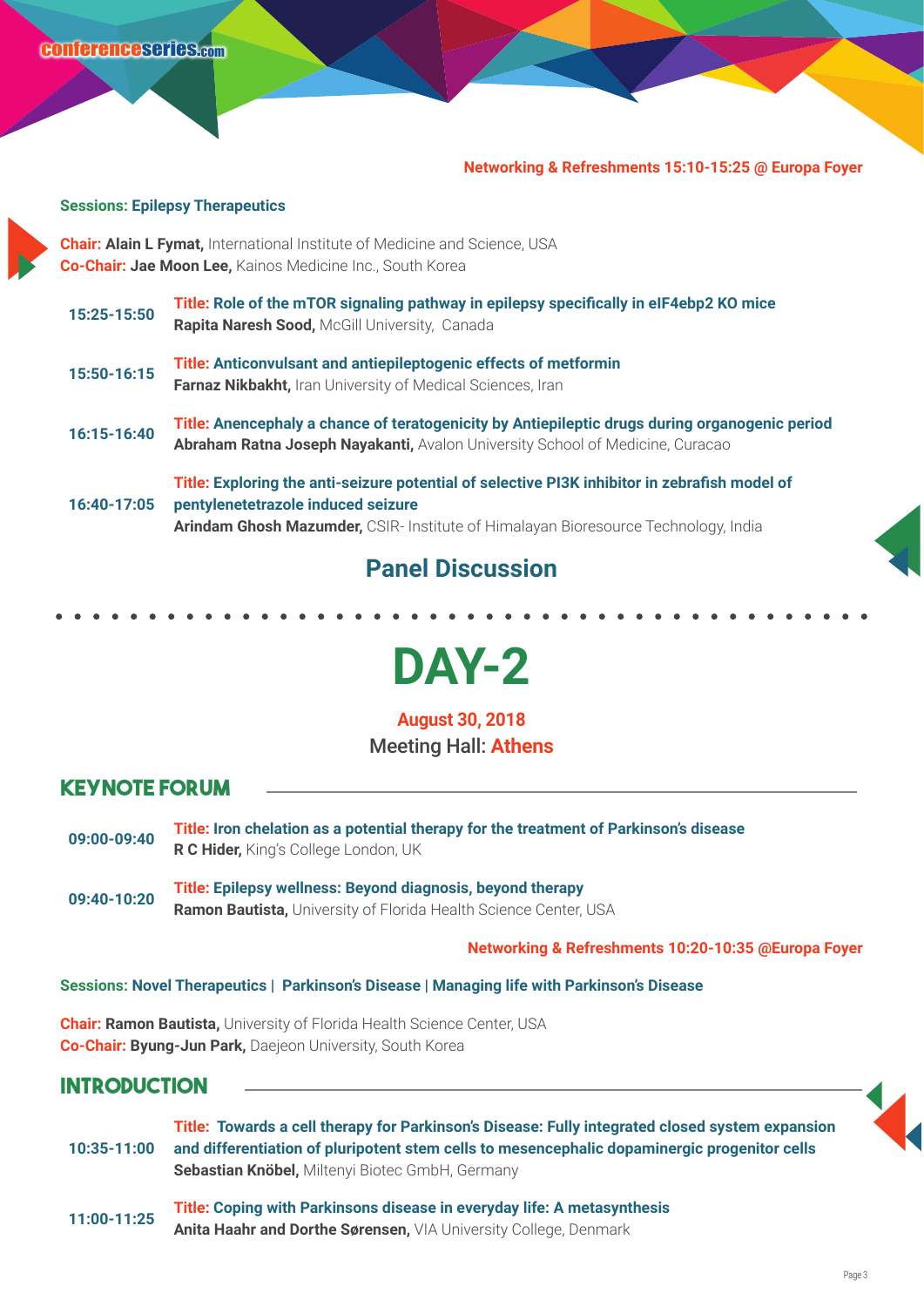| 11:25-11:50 | Title: Parkinson disease: A study of public awareness in Kuwait<br><b>Sana AlBustan, Kuwait University, Kuwait</b>          |
|-------------|-----------------------------------------------------------------------------------------------------------------------------|
|             | Title: Development of FAF1 inhibitor KM-819 as a disease-modifying drug for treatment of<br>11:50-12:15 Parkinson's disease |

**Jae Moon Lee,** Kainos Medicine Inc., South Korea

**Lunch Break 12:15-12:55 @ La Place AB** 

#### **Poster Presentations 12:55-14:30 @ Europa Foyer**

**Poster Judge: Ramon Bautista, University of Florida Health Science Center, USA** 

| <b>PDE-01</b> | Title: Ghrelin enhances the excitability of nigral dopaminergic neurons by inhibition of A-type<br>potassium channels<br>Limin Shi, Qingdao University, China                                                     |
|---------------|-------------------------------------------------------------------------------------------------------------------------------------------------------------------------------------------------------------------|
| <b>PDE-02</b> | Title: The Kv7/KCNQ channel blocker XE991 protects nigral dopaminergic neurons in the<br>6-hydroxydopamine rat model of Parkinson's disease<br>Junxia Xie, Qingdao University, China                              |
| <b>PDE-03</b> | Title: The effects of 6-OHDA on iron metabolism in astrocytes are mediated by hypoxia-inducible factors<br>Jun Wang, Qingdao University, China                                                                    |
| <b>PDE-04</b> | Title: Increased TRPC5 glutathionylation contributes to striatal neuron loss in Huntington's disease<br><b>Chansik Hong, Chosun University, South Korea</b>                                                       |
| <b>PDE-05</b> | Title: VRK2 mRNA stability and polyQ-huntingtin aggregation<br>Kim KT, Pohang University of Science and Technology, South Korea                                                                                   |
| <b>PDE-06</b> | Title: Quercetin prevents the ischemic injury-induced decrease of thioredoxin expression in brain tissue<br>Phil-Ok Koh, Gyeongsang National University, South Korea                                              |
| <b>PDE-07</b> | Title: A case of thyroid hemiagenesis diagnosed after essential tremor symptoms<br>Gülten Özdemir, Istanbul Eah Hospital, Turkey                                                                                  |
| <b>PDE-08</b> | Title: Small molecule GDNF receptor RET agonist supports the survival of dopamine neurons<br>in vitro and protects their function in 6-OHDA lesioned rat midbrain<br>Arun Mahato, University of Helsinki, Finland |
| <b>PDE-09</b> | Title: Parkinsonism secondary to metastatic brain tumor: A case report<br>Semra Ari, Yunus Emre State Hospital, Turkey                                                                                            |
| <b>PDE-10</b> | <b>Title: Epilepsy and treatment</b><br>Mohamed Hamdy Ibrahim, Ain Shams University, Egypt                                                                                                                        |
| <b>PDE-11</b> | Title: Do mothers underestimate quality of life of their children with epilepsy?<br>Mohsen Abbasi Kangevari, Shahid Beheshti University of Medical Sciences, Iran                                                 |
| <b>PDE-12</b> | Title: Management of status epilepticus in neurosurgical patients<br><b>Sunil Kumar Singh, King George's Medical University, India</b>                                                                            |
| <b>PDE-13</b> | Title: Gaze-evoked nystagmus associated with lamotrigine toxicity<br>Jiyeon Kim, Korea University Ansan Hospital, South Korea                                                                                     |